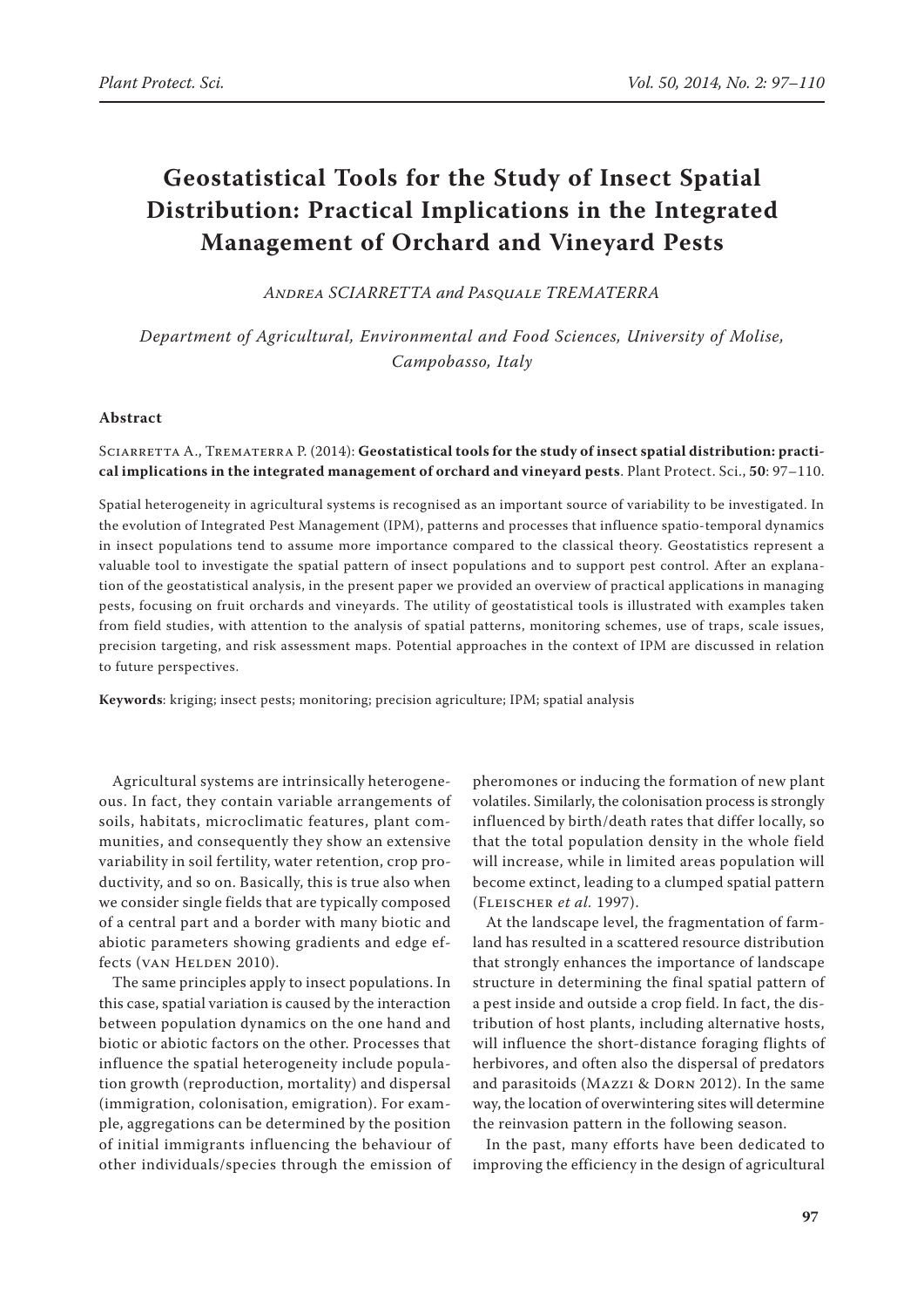experiments minimizing the residual variability that in field trials is due mainly to the spatial heterogeneity. The strong advance of the space issue in biological sciences has arisen from the recognition that spatial variability, or patchiness, is widespread in natural populations and this characteristic is an interesting quantity rather than a statistical nuisance to be overcome (SCHNEIDER 1994).

In the new evolution of Integrated Pest Management (IPM) concepts, the spatial variation in pest populations tends to assume more and more importance compared to the classical theory. In sitespecific IPM, the heterogeneity at the single field level is analyzed with the aim of optimizing chemical treatments (Park *et al*. 2007). In area-wide IPM, the importance of managing the whole pest population at landscape or regional level is emphasised, for example by identifying pest shelters inside and outside crops (HENDRICHS *et al.* 2007). As a matter of fact, however, incorporation of the spatial component in management plans is still isolated in practice.

In these contexts, geostatistics represent a valuable set of statistical tools to investigate the spatial pattern of pests and to support the facilitation of practical pest control applications.

In the present paper we provide an overview of geostatistical applications in the study of insect spatial distribution, focusing on fruit orchards and vineyards, and their utility in managing pests is illustrated with examples taken from field studies. Potential approaches in the context of IPM are also discussed in relation to possible future perspectives.

#### **Geostatistics**

After the advent of calculators for the capture and elaboration of experimental data, largely accessible today thanks to new technologies such as personal computers, GPS, remote sensing, and GIS tools, statistical approaches that incorporate space in the elaboration have found new applications in many science subjects. In this context, a major role is played by geostatistics, first developed for mining explorations and then adopted by many environmental disciplines such as agriculture, hydrology, meteorology, soil sciences, fisheries, forestry, epidemiology, landscape ecology, environmental pollution, and risk assessment.

Geostatistics are a collection of statistical methods analyzing spatial dependence among samples (autocorrelation) and obtaining estimates of the variable under study at unsampled locations. For a detailed description of the general theory and principles, refer, among others, to CRESSIE (1993), WEBSTER and Oliver (2001), and Chilès and Delfiner (2012). Various internet sources are available for both beginners and experts to this subject; for an overview of geostatistical methods implemented in real applications, it is possible to consult the active list service of AI\_GEOSTAT (1995) or the website of GeoENVia Association (2011), that organize every two years the International Conference on Geostatistics for Environmental Applications.

In brief, the main steps in the geostatistical analysis are:

*(1) Exploratory data analysis*. Some elementary statistical analysis is useful to highlight general characteristics of data. Normality of data distribution can be evaluated using histograms and box-plots or by calculating some coefficient of asymmetry. Skewed variables often show a proportional effect, i.e., a higher variability in high valued areas and a lower variability in low valued areas that distort variogram results (MANCHUK *et al.* 2009). Although formally not required, a normal distribution of data improves the autocorrelation analysis and can be achieved with a logarithm transformation.

*(2) Estimation and modelling of spatial autocorrelation*. To evaluate the spatial variation, different tools can be used, analyzing correlation coefficient (in correlograms), covariance (in covariance functions) or variance (in semivariograms). On choosing between these methods in ecological applications, see Rossi *et al*. (1992). Next, we will refer mainly to semivariograms, the most commonly used method in geostatistics.

The experimental variogram is a graph of discrete points at particular lag intervals, showing the semivariance of sample pairs against the distance between sampling points. The semivariance *γ* for lag distance *h* is given by:

$$
\gamma(h) = \frac{1}{2N(h)} \sum_{i=1}^{N(h)} [z(x_i) - z(x_i + h)]^2
$$

where:

 $z(x_i)$  $\phi$  – measured sample point at  $x_i$ ,  $z(x_i + h)$  – measured sample at point  $x_i + h$ *N*(*h*) – number of pairs separated by the lag *h*

Because these estimates can strongly fluctuate from point to point due to sampling errors, a model describing the spatial variation must be fitted. Among the approaches available for use there are exponential, spherical, linear, polynomial, and Gaussian functions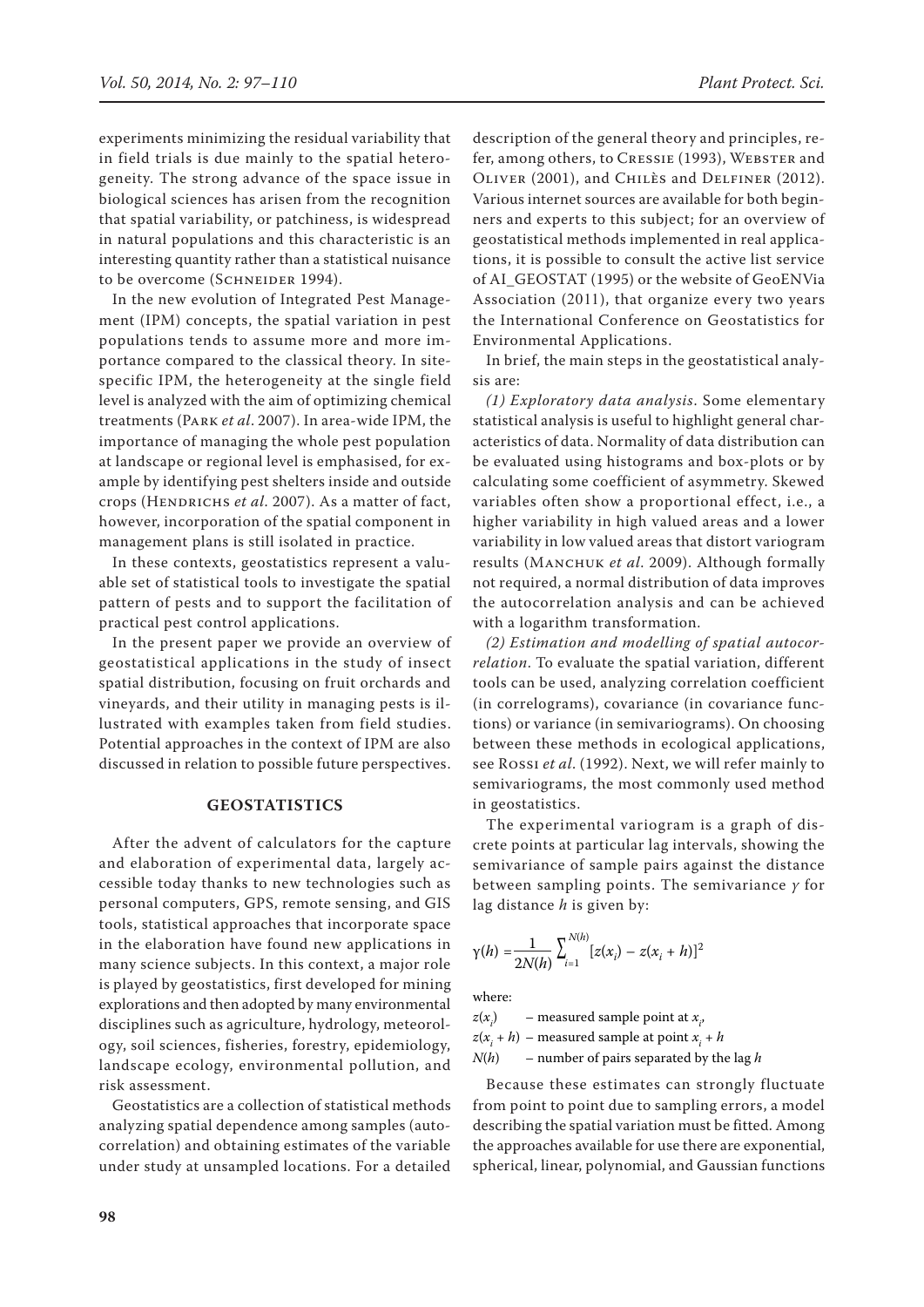that can also be combined to obtain nested models (Pannatier 1996). Figure 1 illustrates key features of a semivariogram: the nugget is the y-axis intercept; the sill is the point at which variance no longer increases; the range corresponds to the distance where the sill is reached. Differences in spatial variation with geographical direction are known as anisotropy: a diverse semivariogram model can be produced for each considered direction. A geostatistical rule of thumb is that each lag interval must be represented by at least 30 pairs of points (JOURNEL & HUIJBREGTS 1978). This means that a minimum number of 25–30 sample units is required to obtain variograms with 4–5 lag classes, but often more points are necessary to accurately estimate sample pair variances (Nansen *et al*. 2003). Webster and Oliver (1992) pointed out that a minimum number of 100 sampling points is needed to give reliable results, but in a practical context it is often necessary to work with many fewer points. Semivariogram modelling is not an easy exercise and much practice should be devoted to this analysis. For more information on these techniques and interpretation of results, consult Isaaks and Srivastava (1989) and Cressie (1993) for a general overview, and OLIVER (2010) for their use in an agricultural context.

*(3) Estimation of a surface area using interpolation procedures.* In geostatistics we can define the interpolation as a method of value estimation and/or prediction at unsampled locations in the geographical space. The objective of interpolation is to create continuous surfaces based on point samples. Many different methods are available, both deterministic and probabilistic, based on the mathematical algorithms used to compute the weights to be assigned during the interpolation; examples are triangulation, inverse distance weighted, natural neighbour, kriging, radial basis function, and also more sophisticated Bayesian techniques, such as the stochastic conditional simulation (Rossi *et al.* 1993).

The ordinary kriging is considered the best linear unbiased predictor and is by far the most utilised. The estimated *Z* at unsampled location  $x_0$  is:

$$
Z(x_0) = \sum_{i=1}^{n} w_i(x_0) Z(x_i)
$$

where:

*wi* – weight calculated for the sampled location  $x_i$  $Z(x_i)$  – observed value at  $x_i$ *n* – number of locations

The kriging weights depend on both the spatial autocorrelation measured in variograms and the

spatial configuration of the sample points around the prediction location. Various forms of kriging have been developed to accommodate different types of data (i.e. block kriging for mean values from local areas, universal kriging when a spatial trend is detected, indicator kriging for binary data, cokriging for two or more variables spatially autocorrelated, etc.).

When insect populations are sampled, it is very common to obtain count data with many zeros. In these cases, indicator kriging represents an alternative choice. More detailed information on this method is reported in the paragraph "Risk assessment maps".

It is possible to assess the quality of interpolation by computing the errors (interpolated value minus observed value) and applying the cross-validation procedure; various statistics can be used as a quantitative measure of quality. For more information on geostatistical interpolation techniques, refer to Isaaks and Srivastava (1989) and Cressie (1993).

Different kinds of maps can be generated to visualise the results of the interpolation process, such as contour maps, surface maps, image maps or wireframes, where the variable densities are represented as different lines, colours, shadows or in 3 dimensions. A base map can be overlaid to show landscape features.

### **Sampling**

Geostatistics represent a significant change in the methodology of sampling. In fact, traditionally we need to have independent data and sampling plans are designed to avoid correlations. On the contrary, geostatistics look for autocorrelations, and so sampling plans became less restrictive (SHAROV 1997). Moreover, the final objective of a geostatistical survey is not to obtain the estimation of a mean, as in classic plans, but to map the spatial variability of samples. For example, areas that are avoided because they might be a source of bias, such as field edges, become primary areas to be explored. Similarly, areas usually discarded because they are considered to be without or with a low pest presence, should be included: in a geostatistical survey, areas at zero levels are as important as high density areas (Brenner *et al*. 1998).

Nonetheless, new aspects arise that must be considered in spatially explicit surveys. It is known that precision, which indicates how well the mean is estimated, increases with sampling size (FLEISCHER *et al*. 1997). Classically, sampling plans are designed to balance such precision with the costs of sampling; in this case many sampling units are evaluated in the field and they are used to obtain a unique mean. In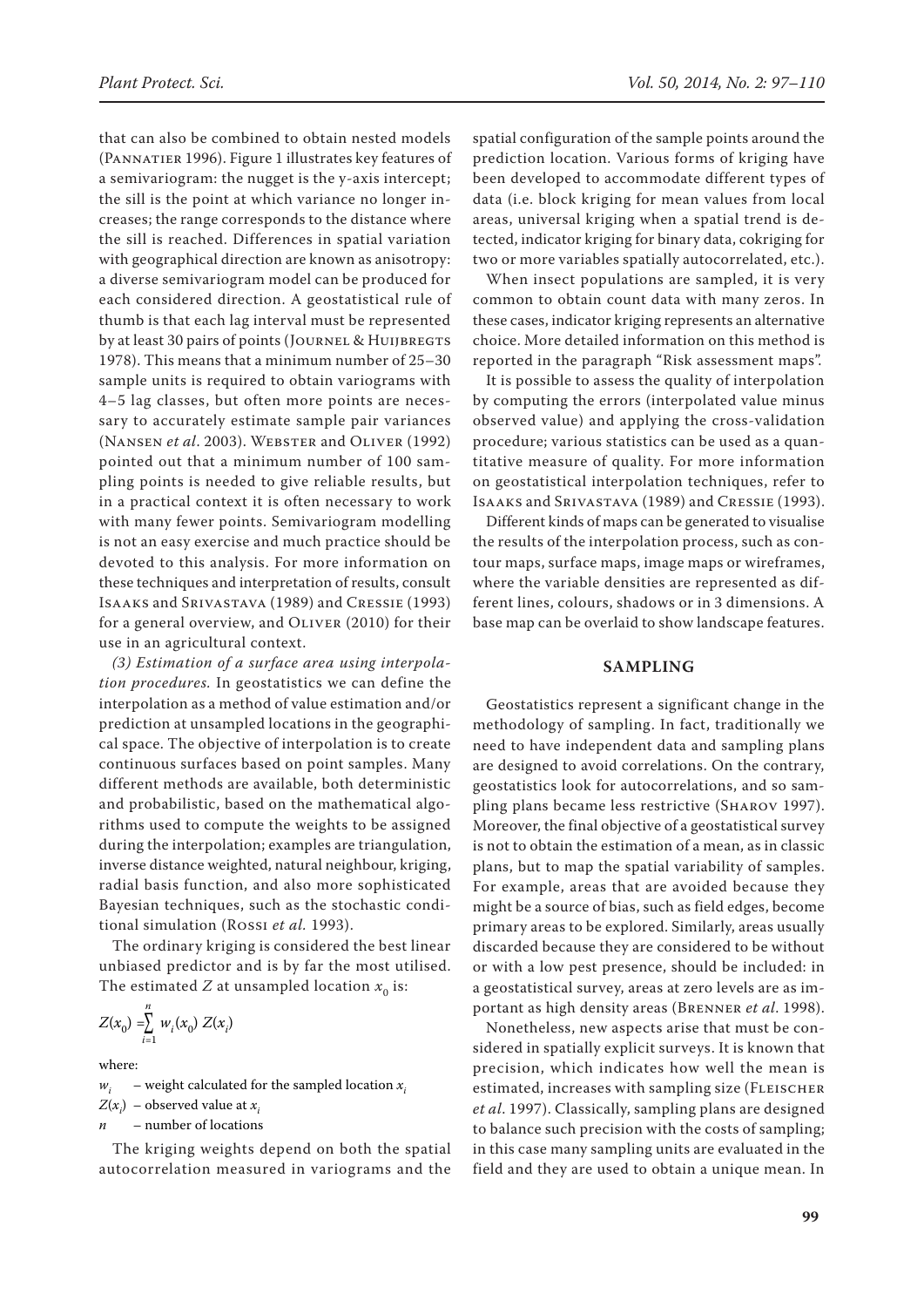geostatistical applications, a large number of sample units are needed to perform a variogram analysis, but sampling units are evaluated individually at each location and this results in a poor local estimate. This effect is more accentuated when the distribution is aggregated – a very common condition in pest populations. In such a situation, clusters of sampling units and interpolation data with block kriging can be a solution, but the costs of large sample sizes are often prohibitive (Fleischer *et al*. 1997).

In general, irregularly spaced sampling points are not a problem, especially for kriging interpolation and this characteristic gives some freedom in setting up a sampling design, but the orientation, scale, and arrangement of sampling units can still influence the result of geostatistical analysis. Moreover, an optimal sampling scheme for variography can be different from that designed for kriging interpolation, so the final purpose of our survey should be clear when the sampling plan is arranged (MARCHANT & LARK 2012).

Various classical sampling schemes can be adopted, such as simple random, stratified random, cluster, nested or systematic sampling (WOLLENHAUPT *et al.* 1997). Among them, systematic design is generally considered more precise than simple or stratified random (Webster & Oliver 1990), but it must be remembered that in fruit orchards and vineyards there is usually a regular pattern composed of plants positioned at fixed distances within and between rows, and this can strongly influence geostatistical elaborations. SCHOTZKO and O'KEEFE (1990), evaluating the effect of sample placement on the geostatistical analysis of *Lygus hesperus* Knight in lentils, considered a staggered grid to give a better map precision than a uniform grid.

In the case of insects, very often no prior information is available, the variation is complex and the scale of the phenomenon is unknown. An exploratory survey of spatial variation can help to select the appropriate size, number, and location of observations (Baldacchino *et al*. 2012; Marchant & Lark 2012), but in practical situations it can rarely be done. In similar situations, it is possible to use e.g. a cluster sampling, where clusters of individual units are selected at random and each unit in the cluster is measured; this approach fits particularly well when populations tend to be clustered (GILBERT 1987). Another possibility is the nested survey, where, following a classification, clusters are subdivided, then the subdivisions are randomly selected and further subdivided until the smallest units are identified (Wollenhaupt *et al*. 1997). This approach allows the exploration of several orders of magnitude of spatial scale in a single analysis (Kerry *et al.* 2012). Bacca *et al*. (2008) used a cluster sampling plan to interpolate and simulate the male leaf miner *Leucoptera coffeella* (Guérin-Méneville & Perrottet) distribution at different trap densities in a coffee plantation.

Another approach can be the adaptive survey, consisting of changing sampling efforts in the space, according to the data collected earlier (Thomson 1990). An example of insect adaptive surveys, related to tsetse fly population, is provided by SCIARRETTA *et al*. (2005).

## **Practical applications**

After the first studies carried out in North America to investigate the distribution of *Pectinophora gossypiella* (Saunders) in cotton, *L. hesperus* in lentil fields, and grasshoppers in uncultivated areas (Borth & Huber 1987; Kemp *et al*. 1989; Schotzko & O'Keefee 1989), geostatistics have seen many applications in various fields of crop protection against worms or arthropods pests (for more details see Liebhold *et al*. 1993; Brenner *et al*. 1998; Arbogast *et al*. 2000; Brandhorst-Hubbard *et al*. 2001; Park *et al*. 2007; Sciarretta & Trematerra 2009; WEBSTER 2010) and, in a few cases, to highlight predator and parasitoid distribution (KARIMZADEH *et al*. 2011; Perović & Gurr 2012).

One of the most significant examples of applications in this field was carried out over the last two decades in the eastern United States against the gypsy moth *Lymatria dispar* (L.), which was introduced in North America from Europe in 1869 (LIEBHOLD et *al*. 1989). Pheromone trap catches and egg mass data were analysed using geostatistical tools at regional scale to model the gypsy moth spatial dynamics, with the aim of: delimiting the boundary of pest dispersion, estimating the spread rate at the expanding population front, forecasting the spatial dynamics of moth outbreaks, predicting the larval defoliation levels, and evaluating the treatment effects (Liebhold *et al*. 1991, 1998; Hohn *et al.* 1993; Sharov *et al.* 1995; Tobin *et al*. 2004, 2007).

Examples of practical applications focusing on fruit orchard and vineyard insect pests are reported in Table 1.

#### **Analysis of spatial patterns**

Because spatial variation is due to so many factors, generalisation about the causes of patchiness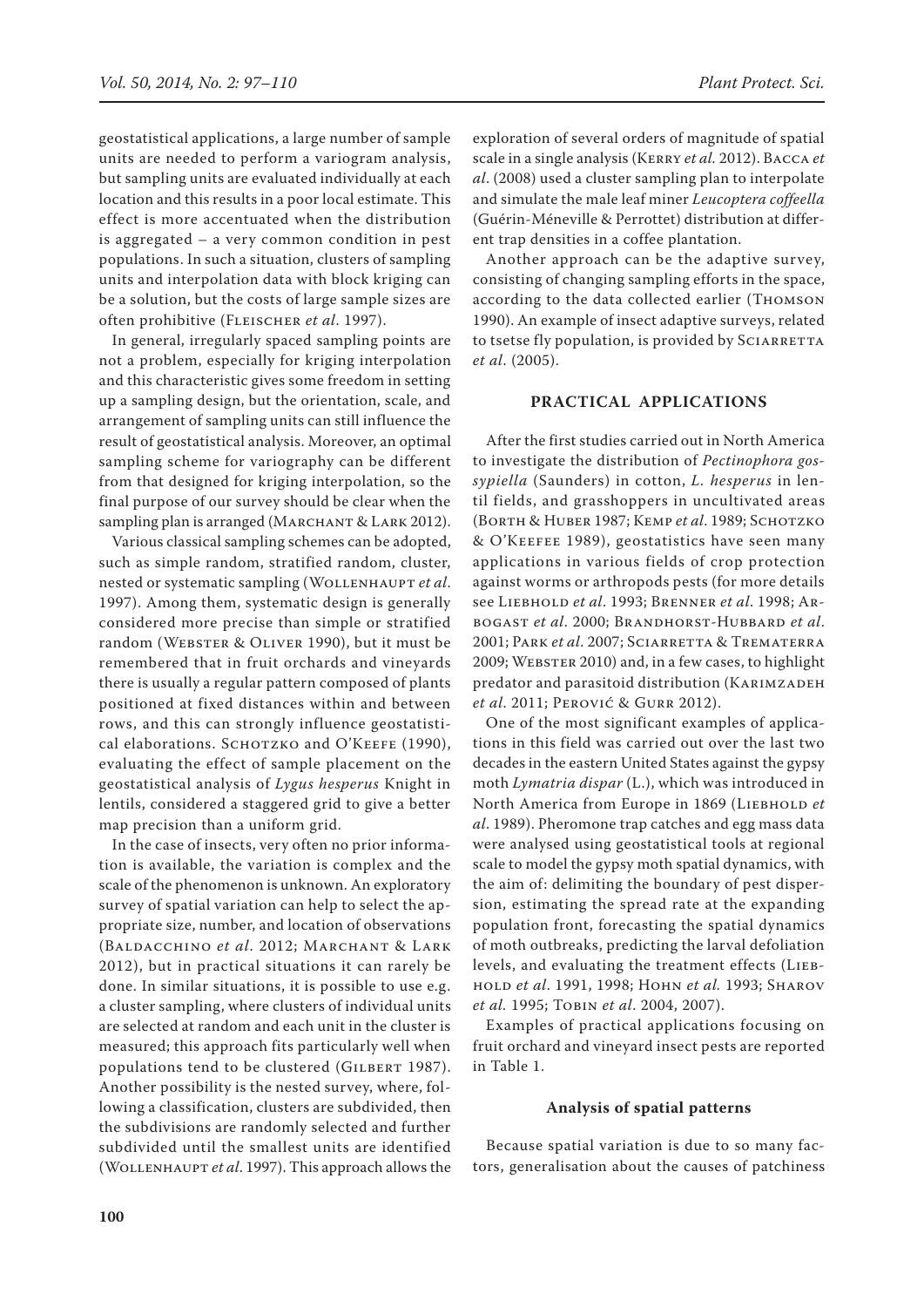| Table 1. Geostatistical tools for the study of insect spatial distribution: list of papers, arranged in chronological order, on orchard and vineyard pests |              |                               |           |            |                                                      |                                                                                       |
|------------------------------------------------------------------------------------------------------------------------------------------------------------|--------------|-------------------------------|-----------|------------|------------------------------------------------------|---------------------------------------------------------------------------------------|
| Species                                                                                                                                                    | Order        | Fruit orchard<br>and vineyard | Scale     | Country    | Sampling methods                                     | References                                                                            |
| Asymmetrasca decens,<br>Edwardsiana rosae                                                                                                                  | Rhynchota    | apple, peach                  | field     | Israel     | sticky traps for adults                              | NESTEL and KLEIN (1995)                                                               |
| Pandemis heparana<br>Cydia pomonella,                                                                                                                      | Lepidoptera  | apple, pear                   | regional  | Spain      | pheromone traps                                      | RIBES et al. (1998)                                                                   |
| Grapholita funebrana                                                                                                                                       | Lepidoptera  | plum                          | landscape | Italy      | pheromone traps                                      | SCIARRETTA et al. (2001)                                                              |
| Jacobiasca lybica                                                                                                                                          | Rhynchota    | vineyard                      | field     | Spain      | visual counts for eggs<br>and nymphs                 | RAMÍREZ-DÁVILA et al. (2002, 2005), RAMÍREZ-<br>DÁVILA and PORCAYO-CAMARGO (2008 a,b) |
| Ceratitis capitata                                                                                                                                         | Diptera      | mixed orchards                | field     | Greece     | McPhail traps                                        | PAPADOPOULOS et al. (2003)                                                            |
| Cicadellidae various species                                                                                                                               | Rhynchota    | sweet orange,<br>lime         | field     | Brazil     | sticky traps                                         | FARIAS et al. (2004)                                                                  |
| Cydia pomonella                                                                                                                                            | Lepidoptera  | apple                         | landscape | Italy      | pheromone traps                                      | TREMATERRA et al. $(2004)$                                                            |
| Cydia pomonella                                                                                                                                            | Lepidoptera  | apple                         | field     | Italy      | kairomone traps                                      | TREMATERRA and SCIARRETTA (2005)                                                      |
| Ceratitis capitata                                                                                                                                         | Diptera      | citrus                        | field     | Spain      | multilure traps                                      | ALEMANY et al. (2006)                                                                 |
| Leucoptera coffeella                                                                                                                                       | Lepidoptera  | coffee                        | field     | Brazil     | pheromone traps                                      | BACCA et al. (2006, 2008)                                                             |
| Lobesia botrana                                                                                                                                            | Lepidoptera  | vineyard                      | field     | Greece     | visual counts of larvae                              | IFOULIS and SAVOPOULOU-SOULTANI (2006)                                                |
| Lobesia botrana                                                                                                                                            | Lepidoptera  | vineyard                      | field     | Spain      | pheromone traps                                      | PELÁEZ et al. (2006)                                                                  |
| Grapholita molesta,<br>Anarsia lineatella                                                                                                                  | Lepidoptera  | mixed orchards                | landscape | Italy      | pheromone traps                                      | SCIARRETTA and TREMATERRA (2006)                                                      |
| Capnodis tenebrionis                                                                                                                                       | Coleoptera   | apricot                       | field     | Italy      | visual counts of adults                              | BONSIGNORE et al. (2007)                                                              |
| Empoasca vitis                                                                                                                                             | Rhynchota    | vineyard                      | field     | France     | visual counts for nymphs<br>sticky traps for adults, | DECANTE and VAN HELDEN (2008)                                                         |
| Lobesia botrana                                                                                                                                            | Lepidoptera  | vineyard                      | landscape | Italy      | pheromone traps                                      | SCIARRETTA et al. (2008)                                                              |
| Cydia pomonella                                                                                                                                            | Lepidoptera  | apple                         | landscape | Chile      | pheromone traps                                      | BASOALTO et al. (2010)                                                                |
| Ceratitis capitata                                                                                                                                         | Diptera      | coffee, mango,<br>orthanique  | field     | Honduras   | multilure traps                                      | EPSKY et al. $(2010)$                                                                 |
| Ceratitis capitata                                                                                                                                         | Diptera      | mixed orchards                | landscape | Italy      | trimedlure traps                                     | SCIARRETTA and TREMATERRA (2011)                                                      |
| Frankliniella spp.                                                                                                                                         | Thysanoptera | blueberry                     | field     | <b>USA</b> | sticky traps                                         | RHODES et al. (2011)                                                                  |
| Cydia pomonella                                                                                                                                            | Lepidoptera  | apple                         | regional  | Spain      | pheromone traps                                      | COMAS et al. (2012)                                                                   |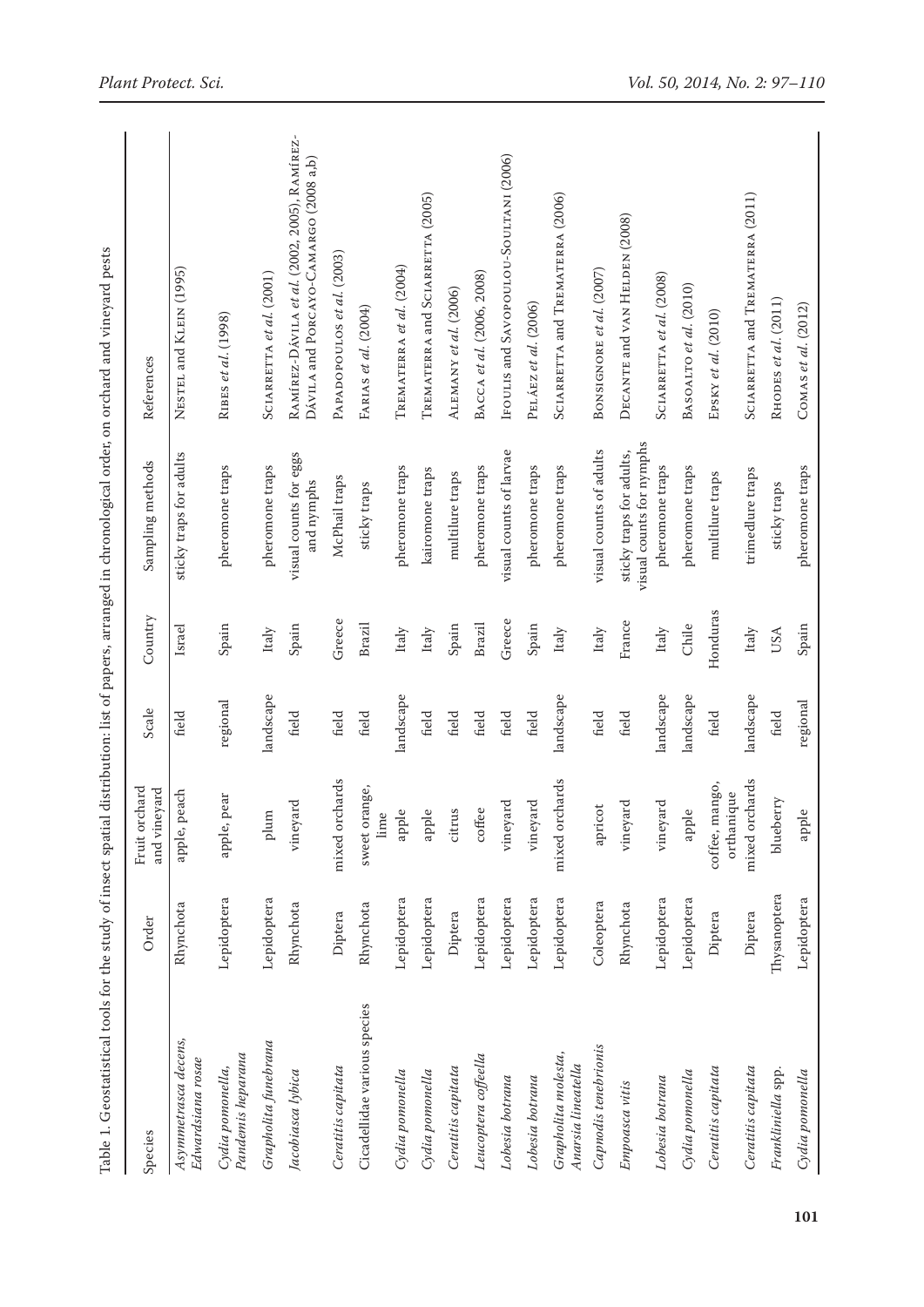in insect populations is very problematic; often it is not possible to understand the main factors determining the spatial pattern in a specific context or to predict *a priori* any form of distribution (van HELDEN 2010). Often, each orchard is unique and the features of experimental variograms are not the same also for neighbouring fields. Further, the distribution can change according to the insects' developmental stage, the season, the phenological status of the crop, and the weather conditions. For example, alternating periods of clumped and random patterns were observed to be recurrent in fruit orchards and vineyards for leafhoppers, thrips, and fruit flies (NESTEL & Klein 1995; Papadopoulos *et al*. 2003; Farias *et al.* 2004; DECANTE & VAN HELDEN 2008; RHODES *et al*. 2011). Consequently, *in situ* observations are necessary to depict the spatio-temporal dynamics of a pest and descriptive maps must be developed to have a visual representation of pest presence in the agro-ecosystem.

The study of spatial variation patterns is crucial from this point of view and the features of semivariograms give us much information about the spatial structure of our data.

An asymptotic function indicates an aggregated insect distribution and the range represents approximately the extension of hot spots (areas of aggregation); on the contrary, linear functions indicate a uniform/random distribution, with the random component increasing with the increase of the variance variability; when the slope is near to zero we obtain a pure nugget effect, indicating a complete lack of any autocorrelation and a pure random distribution (SCHOTZKO & O'КЕЕFЕ 1989).

A zero nugget indicates a strong confidence in sample data, while the presence of a nugget represents two sources of variability: the micro variance occurring at a scale smaller than the minimum lag distance and the measurement error.

Figure 1 shows common types of variograms underlying different insect distributions. An index that can summarize the level of randomness is the *k* parameter, defined as the ratio between the nugget and the sill, and this indicates the degree of spatial dependence measured in the variogram (Journel & Huijbregts 1978). Values below 0.8 indicate that the distribution is aggregated; as the *k* parameter approaches zero, the level of spatial dependence will become greater.

#### **Monitoring schemes**



Monitoring pest population is a key issue in IPM schemes. The objectives of monitoring are to detect

Figure 1. Variogram shapes of different *Anarsia lineatella* weekly pheromone trap catches and maps of the corresponding spatial distribution in the investigated agro-ecosystem:  $A -$ clumped distribution without nugget,  $B -$ clumped distribution with nugget, C – random distribution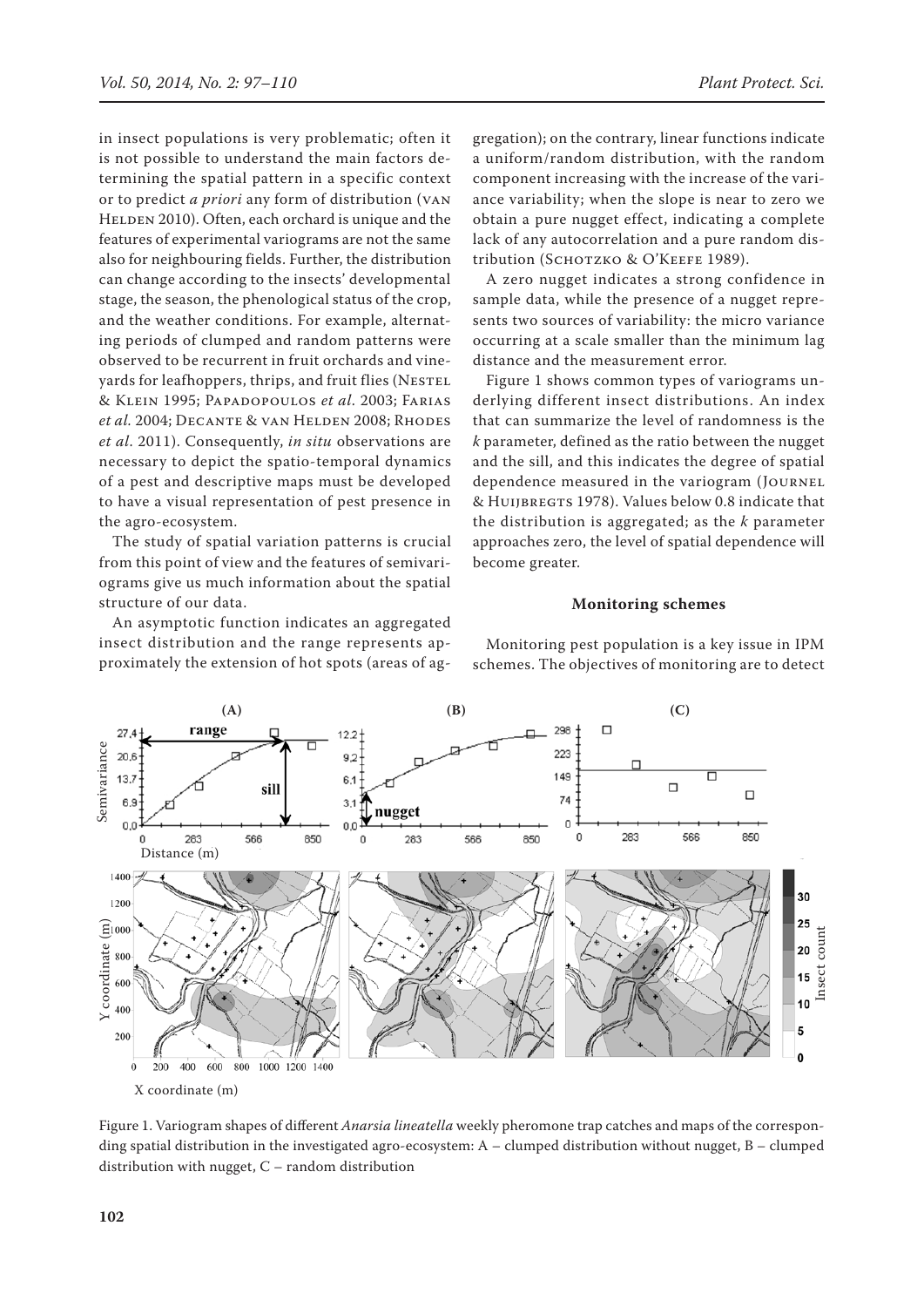the presence or absence of pests and quantify their abundance (and/or their natural enemies) through time and space. Follow the spatio-temporal dynamics of the population by regular, periodic sampling, monitoring allows us to reach a decision as to whether, when and where a pest population requires a control action.

In this context, geostatistics applied to a grid of monitoring points allows us to obtain a map providing useful information on the pest spatial distribution, in particular:

- origin of infestations in the investigated agroecosystem, both inside and outside the considered crops;
- position and temporal dynamics of hot spots;
- role played by cultivated and wild host plants as potential sources of infestation;
- effect of landscape structure on the dispersal of the pest population.

As an example, we report the studies conducted on the distribution of *Grapholita funebrana* Treitschke and *Cydia pomonella* L. in two heterogeneous agroecosystems of central Italy (SCIARRETTA et al. 2001; Trematerra *et al*. 2004).

In the case of *G. funebrana*, pheromone trapping was carried out inside a 12-ha plum orchard and to the surrounding area, covering a surface of about 250 ha. The results revealed a distribution strongly influenced by the fragmented structure of the landscape and the presence and dissemination of host plants in the area investigated, where adults showed a strong capacity for dispersal and movement between elements of the landscape (SCIARRETTA et al. 2001). In particular, irrigation canals and the hedgerows around the plum orchard served as corridors along which the adults passed from one zone to another of the territory. The highest catches in the orchard were just at the point of contact with these corridors, highlighting the movements that occur between the plum orchard and a ravine, where there was an abundance of blackthorn, another host plant of the insect.

For *C. pomonella*, the monitoring by means of pheromone traps, carried out in two agro-ecosystems with productive apple orchards and scattered trees of apple, pear, service, and walnut, highlighted a limited dispersion of adults in the territory; catches of male moths were clumped and the hot spots were confined to the productive apple orchards or in small groups of wild apple, pear, service, and walnut trees. The colonised areas were isolated from each other and this suggests that strips free of host plants around orchards may be an effective barrier against immigration from

infested zones. In this case, a strip of 200–300 m was found to be an obstacle to the movement of the moth (Trematerra *et al.* 2004).

### **Use of traps**

When attractive devices are used for a spatial monitoring scheme, some geostatistical properties must be taken into account (Perry *et al*. 2002): the extent, describing the dimension of the study area; the support, i.e. the sampling unit size corresponding to the attractive range of the trap; the lag, i.e. the distance between the sampling units (Figure 2).

The grid of the traps will give different sampling results according to the following conditions:

- when lag > support, the experimental design allows a large individual movement (Figure 2A);
- when lag = support, the movement of individuals is more limited (Figure 2B);
- when lag < support, there may be an alteration in the spatial distribution because of the phenomena of mutual interference between traps (Figure 2C).



Figure 2. Possible situations that can occur during sampling with attractive traps:  $A - lag$  > support,  $B - lag$  = support,  $C - lag < support$ . The circles represent the range of a trap, the black lines represent the trajectories of a moving individual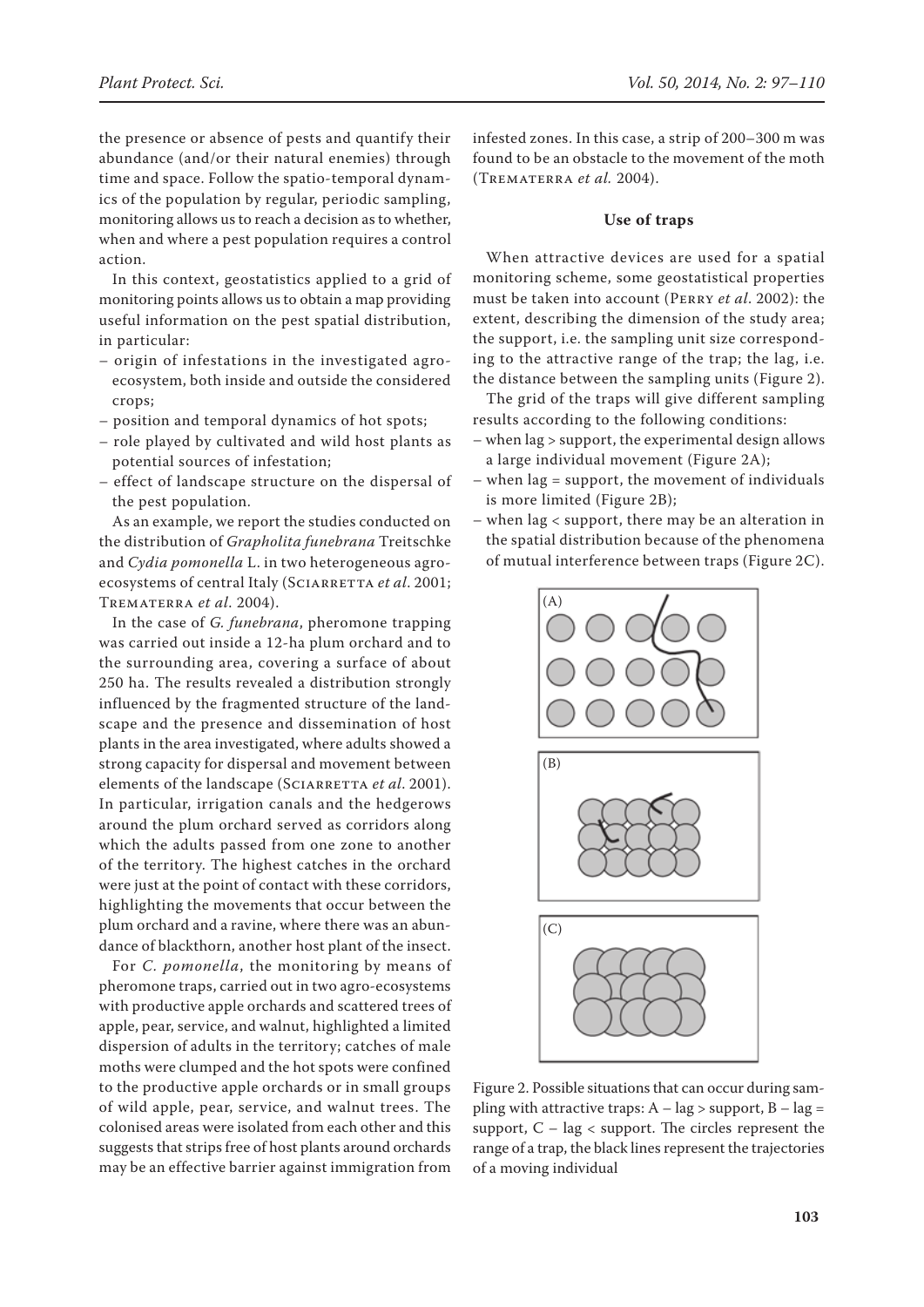Geostatistical techniques can help to establish the correct distance between monitoring devices.

For example, Bacca *et al*. (2006) determined the optimal spacing of pheromone traps for monitoring the coffee leaf miner *L. coffeella* in a coffee plantation, thus allowing an efficient trap distribution in the field, finding also a significant difference between the orthogonal directions of the plant rows.

Using experimental variograms, Epsky *et al*. (2010) determined the sampling range of a female-targeted protein-based attractant for the Mediterranean fruit fly *Ceratitis capitata* (Wiedemann) in various fruit crops; geostatistical results were confirmed by combining a release-recapture experiment with the use of contour maps illustrating the spatial distribution of recaptured flies.

#### **Scale issues**

Spatial patterns are usually strongly scale-dependent and this is true also when the object of our investigations is a pest species. This means that the change in some measures of the pattern, i.e. extent, support and lag, will change in both the resolution and range of measurement (SCHNEIDER 1994).

After changing the scale, prevailing processes defining that particular pattern will be different and will consequently lead to different results. For example, if we study the spatial structure of a pest population at the within-field level, forces such as local population dynamics will dominate in our analysis. If we move to a landscape level, patch composition and metapopulation processes will prevail. At a regional level, other variables will act over the others, i.e. climatic features, altitudinal trend, genetic drift, etc.

The choice of the appropriate scale depends on the objective of our study. If we intend to understand the distribution of a pest inside an orchard for optimising control or monitoring actions, a sampling point grid will be deployed to cover every part of the field, including peripheral sectors to verify the presence of peculiar spatial patterns such as the border effect (van Helden 2010).

At this scale, fruit species and cultivars, in relation to their spatial location and phenological phase, can have an important role in determining the spatio-temporal dynamics of pests, particularly the polyphagous ones. Studies on the spatio-temporal dynamics of *C. capitata* carried out to evaluate the effect of the host plants on the pest spatial distribution, in an agricultural landscape of 500 ha located

in central Italy, showed that fruit flies were caught sequentially in orchards with host plants (i.e. peach, apple, pear, oriental persimmon, and prickly pear) at varying times of maturation, especially when the fruits remained on the trees (SCIARRETTA & TREMATERRA 2011). Distributional maps provided evidence that made it possible to identify fruit species in which the fly developed early in the season (mixed peach orchards) and afterwards during the periodic flights.

The experimental design will be different if we want to identify sink and sources in an agricultural landscape. In this case, because spatial distribution can easily be affected by landscape composition, sampling strategies should be extended to cover the whole area and designed to adequately differentiate variable properties at each important landscape unit, including those in which we assume the pest is not present. In these cases, useful information will be obtained about the role played by host plants as potential sources of infestation outside the considered crops. In the case of the European grapevine moth *Lobesia botrana* (Den. & Shiff.), contour maps highlighted that adult spatial distribution was not limited to vineyards, but its presence was high inside olive groves, particularly during the first seasonal flight (SCIARRETTA et al. 2008).

The landscape structure, through the presence of elements such as hedgerows, uncultivated fields, streams, and woodlots, which act as barriers or ecological corridors, can have a strong effect on the dispersion of the pest population. Examples on this topic were reported for *G. funebrana*, *Grapholitha molesta* (Busck)*, Anarsia lineatella* (Z.), and *C. pomonella* (SCIARRETTA *et al.* 2001; SCIARRETTA & Trematerra 2006; Basoalto *et al*. 2010). The presence of overwintering sites outside deciduous orchards was reported to influence the colonisation and spread of leafhoppers into the orchards from the surrounding vegetation (NESTEL & KLEIN 1995).

At regional level, sampling points are often located at great distances (kilometres or more), and this hides the population dynamics occurring at lower scales. Studies at this level can have the objective of obtaining a general frame of the pest presence in a large area, but investigations can also be directed to verify spatial relationships of the pest with specific variables (Ayalew *et al*. 2008). For example, a study carried out on 160 000 ha in Catalonia, Spain, aimed at analysing the current codling moth pheromone trap spatial distribution and verifying the presence of anisotropic effects due to predominant wind directions (Comas *et al*. 2012).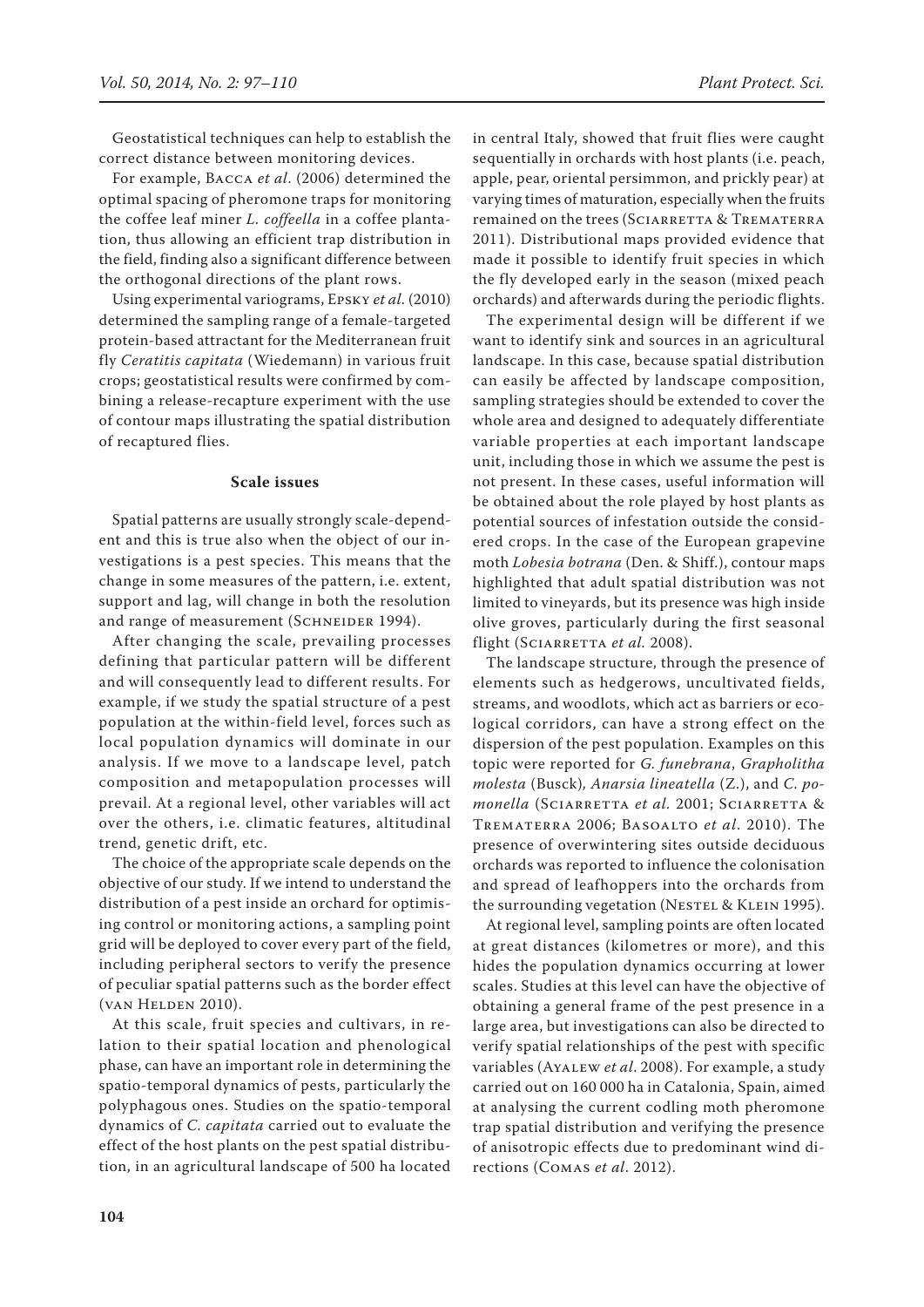#### **Precision targeting programs**

The incorporation of spatial variability into an Integrated Pest Management program is called sitespecific IPM or precision targeting for IPM and relies on the use of maps showing a pest distribution, to be used to minimize direct control tactics (Weisz *et al*. 1995; Brenner *et al*. 1998). Such an approach follows the principles of precision agriculture, but in spite of the progress made by the latter in recent years (Oliver 2010), the practical development of sitespecific IPM programs is still limited today (Park *et al.* 2007; SCIARRETTA *et al.* 2011).

Among the difficulties in incorporating precision targeting into IPM are the identification of external infestation foci, the necessity to have aggregated populations with limited dispersal ability, and the high sampling costs, which are often not economically sustainable. Also, an evaluation of insecticide application costs, related to the site-specific *versus* whole field IPM, needs to be addressed.

The development of a site-specific IPM was carried out against *L. botrana* in vineyards located in a hilly landscape in Italy (SCIARRETTA et al. 2011). In this case, two tactics were used: the first was directed at reducing the source of infestation from outside the vineyards, and specifically from the olive groves, which were found to host an important part of the pest population (SCIARRETTA *et al.* 2008), by establishing a pheromone trap barrier to prevent male movements into the vineyards. The second was to reduce the quantity of insecticides used and the treated area, focusing curative efforts towards the sectors of vineyard with the highest level of *L. botrana* oviposition, while excluding areas with low egg density. The results highlighted that male hot spots in olive groves disappeared, and that the number of larval nests on vine inflorescences was significantly decreased when additional traps were deployed, compared to the period before. The sitespecific control, i.e. treating only egg hot spots with *Bacillus thuringensis* var. *kurstaki*, allowed for a decrease in the surface of the vineyard treated and, consequently, the quantity of insecticide utilised; no significant damage differences between whole field and site-specific IPM in vineyards were observed when treatments were carried out against both second and third *L. botrana* generations. An analysis of costs related to insecticide application in the field highlighted that the site-specific approach was economically advantageous, if compared to the whole field IPM, with greater damage to up to 1% of

infested berries per bunch, covered by the saving of reduced treatments (SCIARRETTA et al. 2011).

#### **Risk assessment maps**

One of the possible outcomes of geostatistical analysis is the creation of risk assessment maps for pest management. Such an instrument has seen strong development especially in epidemiological studies, and maps can be obtained merging data from many different kinds of sources (Eisen & Eisen 2011). For example, a risk map for *L. botrana* was obtained by utilising three-year data on larval damage, with both the number of attacked berries per bunch and the percentage of infested bunches (Figure 3).

The utility of similar instruments in IPM programs was shown by Brenner *et al*. (1998), who gave details on using the indicator kriging to define and quantify areas that exceed predetermined action thresholds. In short, an indicator is a variable with values only of 1 or 0, obtained by dividing our scale of counts into one or more thresholds. The interpolation of the indicator variable will give the distribution of the estimated probability that a sampling point placed in a specific location will exceed the established threshold.

Figure 4 illustrates the case of *C. pomonella* distribution in an apple orchard, where the indicator kriging was



Figure 3. Risk map of the *Lobesia botrana* larval damage sampled in a 4.5 ha vineyard. An index, obtained multipling the mean number of attacked berries per bunch and the percentage of infested bunches from 3-year data, was transformed in a scale with levels ranging from 0 (no risk) to 10 (maximum risk) and interpolated using ordinary kriging; *x* and *y* axes are expressed as UTM coordinates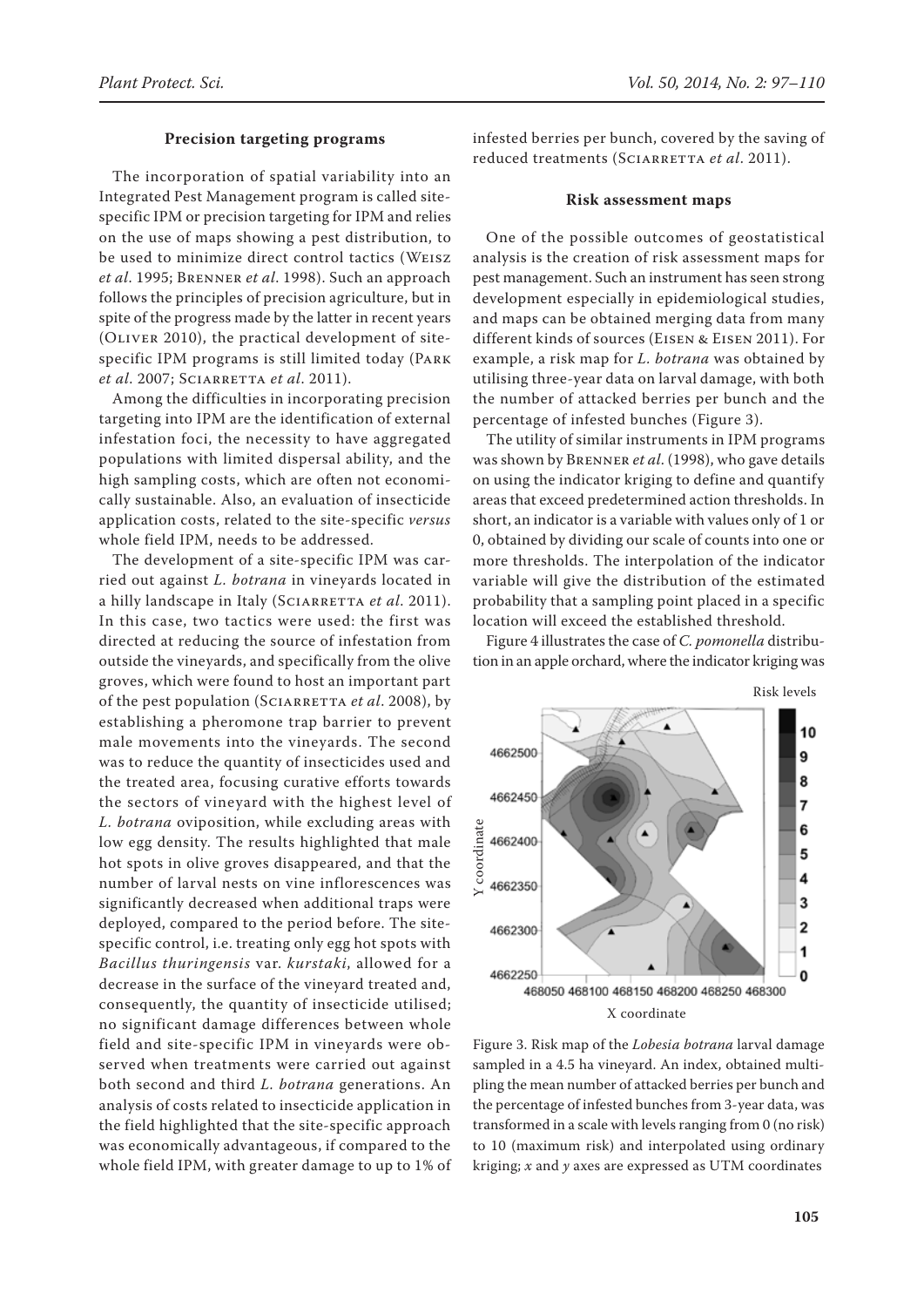

elaborated considering an action threshold of 2 males collected in a pheromone trap per week. In this case, the map provides support for selecting sectors of the orchard where correct positioning of a trap will give a reliable indication of the achievement of the threshold.

## **Future perspectives**

Currently, many GIS softwares incorporate spatial analysis tools, including geostatistics, for producing distributional maps. The widespread use of GIS-based studies suggests that the utilisation of geostatistical methods will become more widespread in applied contexts and at different scales, making it easier to develop efficient local or regional pest management plans.

The use of GIS technology today appears very promising in area-wide IPM programs, where activities are conducted over large geographical areas, involving the use of decision support systems, taking into account the pest and beneficial species colonisation and dispersal and evaluating the presence of environmental factors that, changing across the managed area, could affect the success of an IPM program (FAUST 2008). Although there are some examples of the use of geostatistics in area-wide IPM programs (Tobin *et al*. 2004; Carrière *et al*. 2006; Smith *et al*. 2006; De Luigi *et al*. 2011), their use in fruit orchard and vineyard protection is still very limited. At this regard, in a sterile insect release program initiated in British Columbia, Canada, in 1992 and still active nowadays, to obtain an area-wide suppression of *C. pomonella* from its fruit-growing valleys (Okanagan-Kootenay SIR Program 2012), a GIS software combined with geostatistical analysis was developed for managing moth population and Figure 4. Distributional map of *Cydia pomonella* weekly pheromone trap catches (on the left) and corresponding risk map obtained calculating the indicator kriging for an action threshold of 2 males per trap per week (on the right). Risk levels correspond to the estimated probability that a sampling point placed in a specific location will exceed the established threshold. Black areas are the best places where to put a monitoring trap

fruit damage data and to determine how key activities in the program could be streamlined (Vernon *et al*. 2001, 2006).

A further improvement may arise from models that better define spatio-temporal dynamics of a pest. In this regard, a promising approach is spacetime geostatistics, designed for variables that vary in both time and space. They involve the use of the variogram to characterize the variation along the time dimension as well as the spatial one (HEUVELINK & van Egmond 2010). The difference with respect to the classical approach is that both these sources of variation are elaborated and their effects are taken into account, for example, to predict the target variable at an unmeasured time by kriging. They are not intended as temporal forecasting models, but can provide predictions and be used to move from a series of freeze-frames to a continuous recording of the phenomenon under study.

The problem of the high cost of pest management in a spatial context, especially for sampling, is currently the most serious constraint to the diffusion of geostatistical techniques in practice. This limitation may in part be overcome if efforts are directed to the development of intelligent Location-Aware Systems that allow automation of trapping devices and treatment operations (WEN *et al.* 2009; PONTIKAKOS *et al.* 2012).

Ultimately, an important shift may be achieved gradually as practices such as sustainable agriculture, organic farming, zero-residue production, etc. gain more importance in the growing of high value crops, and as the environmental advantages of using a reduced or zero input of chemicals are incorporated as the added value in determining the final product price.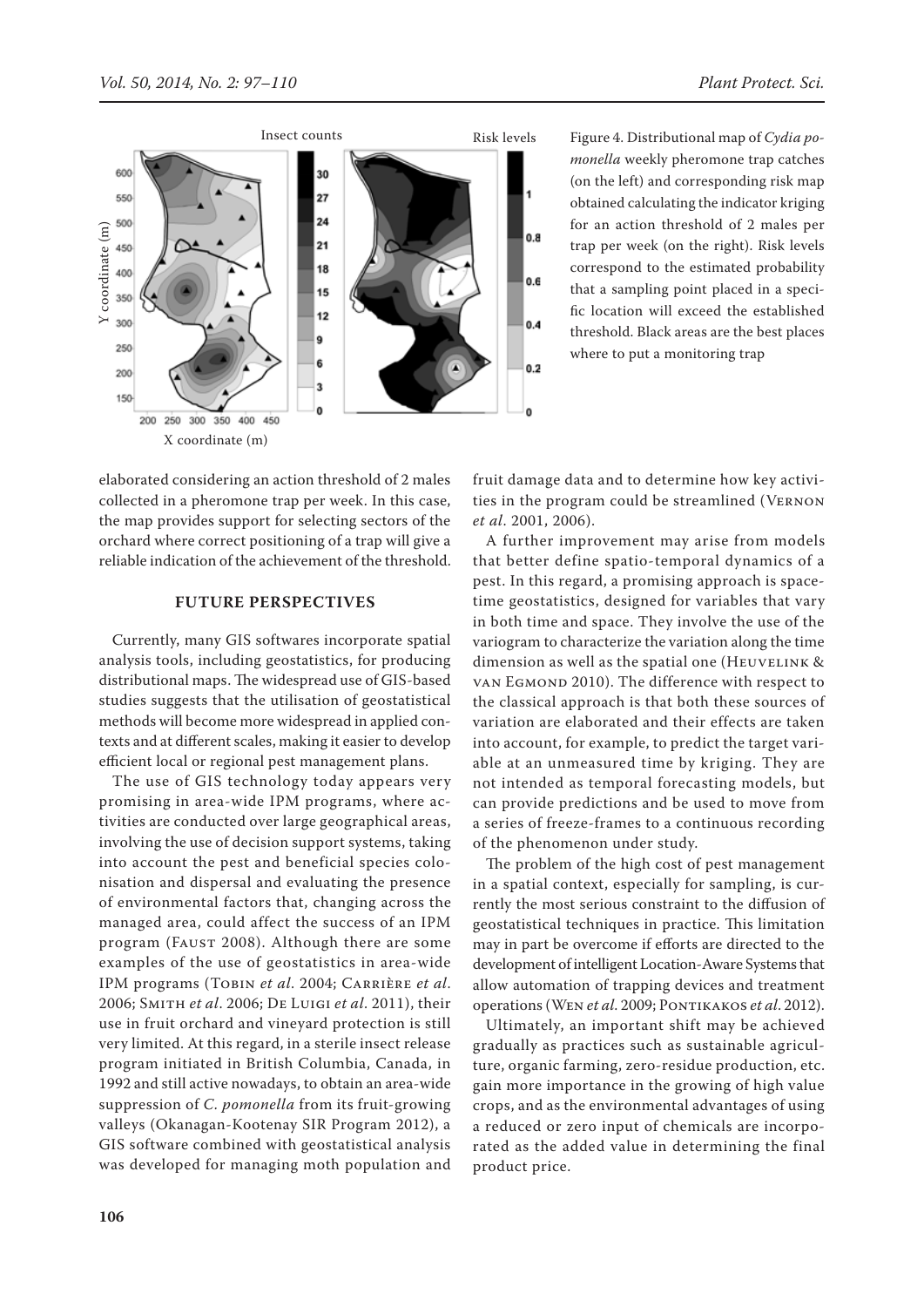#### **References**

- AI\_GEOSTAT (1995): Available at http://www.ai-geostats. org (accessed September 18, 2013).
- Alemany A., Miranda M.A., Alonso R., Martín Escorza C. (2006): Changes in the spatial and temporal population density of the Mediterranean fruit fly (Diptera: Tephritidae) in a citrus orchard. Spanish Journal of Agricultural Research, **4**: 161–166.
- Ayalew G., Sciarretta A., Baumgärtner J., Ogol C., Löhr B. (2008): Spatial distribution of Diamondback moth, *Plutella xylostella* L. (Lepidoptera: Plutellidae), at the field and the regional level in Ethiopia. International Journal of Pest Management, **54**: 31–38.
- Arbogast R.T., Kendra P.E., Mankin R.W., McGovern J.E. (2000): Monitoring insect pests in retail stores by trapping and spatial analysis. Environmental Entomology, **93**: 1531–1542.
- BACCA T., LIMA E.R., PICANÇO M.C., GUEDES R.N.C., VIAna J.H.M. (2006): Optimum spacing of pheromone traps for monitoring the coffee leaf miner *Leucoptera coffeella*. Entomologia Experimentalis et Applicata, **119**: 39–45.
- BACCA T., LIMA E.R., PICANÇO M.C., GUEDES R.N.C., Viana J.H.M. (2008): Sampling plan for the coffee leaf miner *Leucoptera coffeella* with sex pheromone traps. Journal of Applied Entomology, **132**: 430–438.
- BALDACCHINO F., SCIARRETTA A., ADDANTE R. (2012): Evaluating the spatial distribution of *Dociostaurus maroccanus* egg pods using different sampling designs. Bulletin of Insectology, **65**: 223–21.
- Basoalto E., Miranda M., Knight A.L., Fuentes-Contreras E. (2010): Landscape analysis of adult codling moth (Lepidoptera: Tortricidae) distribution and dispersal within typical agroecosystems dominated by apple production in central Chile. Environmental Entomology, **39**: 1399–1408.
- Bonsignore C.P., Manti F., Vacante V. (2007): Field and tree distribution of *Capnodis tenebrionis* (Linnaeus, 1767) adults in an apricot orchard in Italy. Journal of Applied Entomology, **132**: 216–224.
- BORTH P.W., HUBER R.T. (1987): Modeling pink bollworm establishment and dispersion in cotton with the kriging technique. In: Proceedings of the Beltwide Cotton Production Research Conference, Dallas, 4–8 January 2008, National Cotton Council of America, Memphis: 267–274.
- Brandhorst-Hubbard J.J., Flanders K.L., Mankin R.W., Guertal E.A., Crocker R.L. (2001): Mapping of soil insect infestations sampled by excavation and acoustic methods. Journal of Economic Entomology, **94**: 1452–1458.
- Brenner R.J., Focks D.A., Arbogast R.T., Weaver D.K., Shuman D. (1998): Practical use of spatial analysis in pre-

cision targeting for integrated pest management. American Entomologist, **44**: 79–101.

- Carrière Y., Ellsworth P. C., Dutilleul P., Ellers-Kirk C., Barkley V., Antilla L. (2006): A GIS-based approach for areawide pest management: the scales of *Lygus hesperus* movements to cotton from alfalfa, weeds, and cotton. Entomologia Experimentalis et Applicata, **118**: 203–210.
- Chilès J.P., Delfiner P. (2012): Geostatistics: Modeling Spatial Uncertainty. 2nd Ed. Wiley Series in Probability and Statistics. John Wiley and Sons, New York.
- Comas C., Avilla J., Sarasúa M.J., Ribes-Dasi M. (2012): Lack of anisotropic effects in the spatial distribution of *Cydia pomonella* trap catches in Catalonia, NE Spain. Crop Protection, **34**: 88–95.
- Cressie N.A.C. (1993): Statistical for Spatial Data. Revised edition. John Wiley and Sons, New York.
- DECANTE D., VAN HELDEN M. (2008): Spatial and temporal distribution of *Empoasca vitis* within a vineyard. Agricultural and Forest Entomology, **10**: 111–118.
- DE LUIGI V., FURLAN L., PALMIERI S., VETTORAZZO M., Zanini G., Edwards C.R., Burgio G. (2011): Results of WCR monitoring plans and evaluation of an eradication programme using GIS and Indicator Kriging. Journal of Applied Entomology, **135**: 38–46.
- Eisen L., Eisen R.J. (2011). Using geographic information systems and decision support systems for the prediction, prevention, and control of vector-borne diseases. Annual Review of Entomology, **56**: 41–61.
- Epsky N.D., Espinoza H.R., Kendra P.E., Abernathy R., Midgarden D., Heath R.R. (2010): Effective sampling range of a synthetic protein-based attractant for *Ceratitis capitata* (Diptera: Tephritidae). Journal of Economic Entomology, **103**: 1886–1895.
- Farias P.R.S., Roberto S.R., Lopes J.R.S., Perecin D. (2004): Geostatistical characterization of the spatial distribution of *Xylella fastidiosa* sharpshooter vectors on citrus. Neotropical Entomology, **33**: 13–20.
- FAUST R.M. (2008): General introduction to areawide pest management. In: KOUL O., CUPERUS G., ELLIOTT N. (eds): Areawide Pest Management. Theory and Implementation. CAB International, Wallingford: 1–14.
- Fleischer S.J., Weisz R., Smilowitz Z., Midgarden D. (1997): Spatial variation in insect populations and sitespecific integrated pest management. In: PIERCE E.J., SAD-LER E.J. (eds): The State of Site-Specific Management for Agriculture. American Society of Agronomy, Crop Science Society of America, and Soil Science Society of America, Madison: 101–130.
- GeoENVia Association (2011): Available at http://www. geoenvia.org/ (accessed September 18, 2013).
- GILBERT R.O. (1987): Statistical Methods for Environmental Pollution Monitoring. Van Nostrand Reinhold, New York.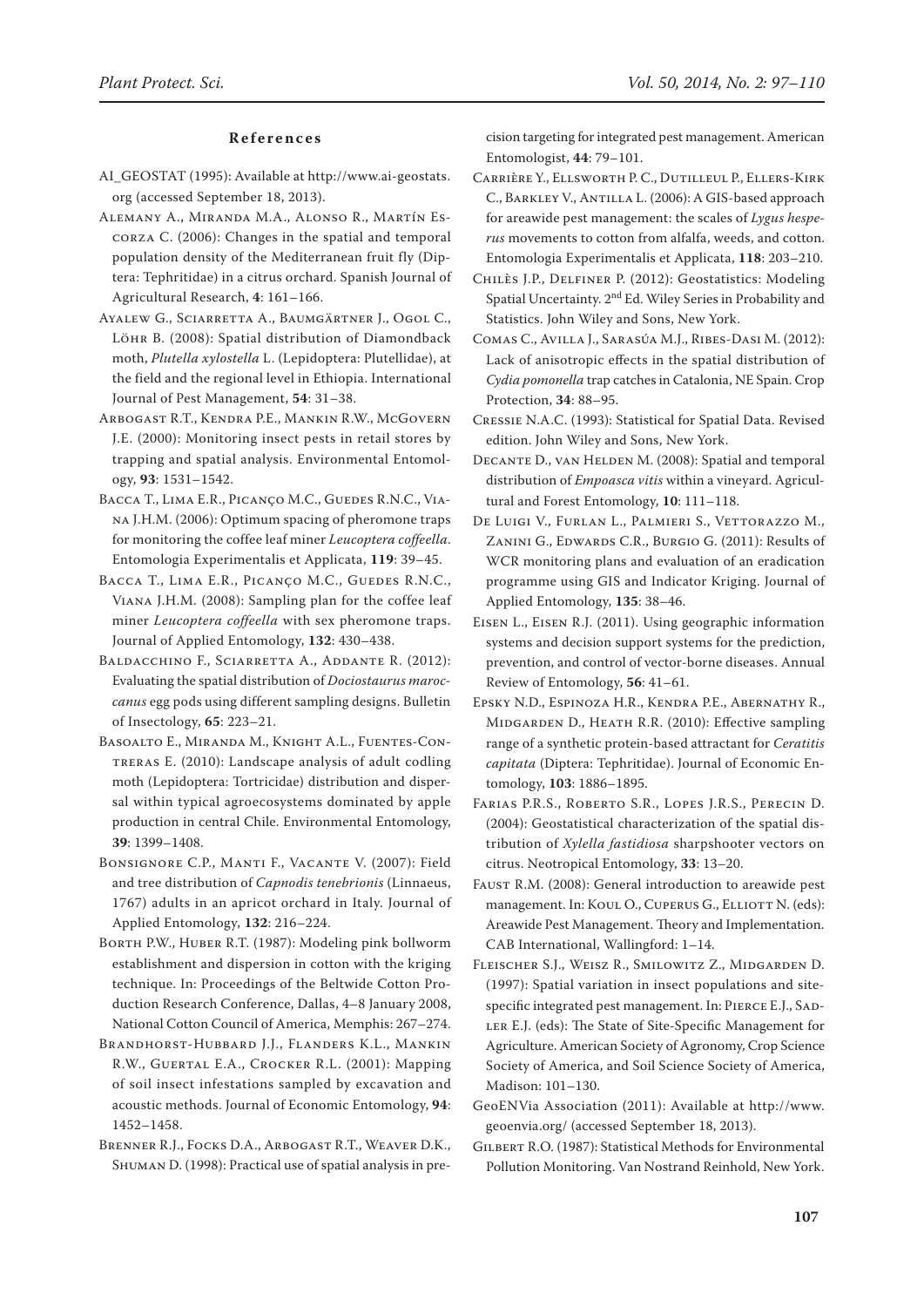- Karimzadeh R., Hejazi M.J., Helali H., Iranpour S., Mohammadi S.A. (2011): Assessing the impact of sitespecific spraying on control of *Eurygaster integriceps* (Hemiptera: Scutelleridae) damage and natural enemies. Precision Agriculture, **12**: 576–593.
- Kemp W.P., Kalaris T.M., Quimby W.F. (1989): Rangeland grasshopper (Orthoptera: Acrididae) spatial variability: macroscale population assessment. Journal of Economic Entomology, **82**: 1270–1276.
- Kerry R., Oliver M.A., Frogbrook Z.L. (2012): Sampling in precision agriculture. In: Oliver M.A. (ed.): Geostatistical Applications for Precision Agriculture. Springer, New York: 35–64.
- Hendrichs J., Kenmore P., Robinson A.S., Vreysen M.J.B. (2007): Area-wide integrated pest management (AW-IPM): principles, practice and prospects. In: Vreysen M.J.B., Robinson A.S., Hendrichs J. (eds): Area-Wide Control of Insect Pests. From Research to Field Implementation. Springer, Dordrecht: 3–33.
- Heuvelink G.B.M., van Egmond F.M. (2010): Space-time geostatistics for precision agriculture. In: Oliver M.A. (ed.): Geostatistical Applications for Precision Agriculture. Springer, New York: 117–137.
- Hohn M.E., Liebhold A.M., Gribko L.S.. (1993): A geostatistical model for forecasting the spatial dynamics of defoliation caused by the gypsy moth, *Lymantria dispar* (Lepidoptera: Lymantriidae). Environmental Entomology, **22**: 1066–1077.
- Ifoulis A.A., Savopoulou-Soultani M. (2006): Use of geostatistical analysis to characterize the spatial distribution of *Lobesia botrana* (Lepidoptera: Tortricidae) larvae in Northern Greece. Environmental Entomology, **35**: 497–506.
- Isaaks E.H., Srivastava R.M. (1989): An Introduction to Applied Geostatistics. Oxford University Press, New York.
- JOURNEL A.G., HUIJBREGTS C.J. (1978): Mining Geostatistics. Academic Press, London.
- Liebhold A.M., Mastro V., Schaefer P.W. (1989): Learning from the legacy of Leopold Trouvelot. Bulletin of the Entomological Society of America, **35**: 20–21.
- Liebhold A.M., Zhang X., Hohn M.E., Elkinton J.S., Ticehurst M., Benzon G.L., Campbell R.W. (1991): Geostatistical analysis of gypsy moth, *Lymantria dispar*, egg mass populations. Environmental Entomology, **20**: 1407–1417.
- Liebhold A.M., Rossi R.E., Kemp W.P. (1993): Geostatistics and geographic information systems in applied insect ecology. Annual Review of Entomology, **38**: 303–327.
- Liebhold A.M., Zhou G., Ravlin F.W., Roberts A., REARDON R. (1998): Forecasting gypsy moth defoliation with a Geographical Information System. Journal of Economic Entomology, **91**: 464–472.
- Manchuk J.G., Leuangthong O., Deutsch C.V. (2009): The proportional effect. Mathematical Geoscience, **41**: 799–816.
- Marchant B.P., Lark R.M. (2012): Sampling in precision agriculture, optimal designs from uncertain models. In: Oliver M.A. (ed.): Geostatistical Applications for Precision Agriculture. Springer, New York: 65–88.
- Mazzi D., Dorn S. (2012): Movement of insect pests in agricultural landscapes. Annals of Applied Biology, **160**: 97–113.
- Nansen C., Campbell J.F., Phillips T.W., Mullen M.A. (2003): The impact of spatial structure on the accuracy of contour maps of small data sets. Journal of Economic Entomology, **96**: 1617–1625.
- Nestel D., Klein M. (1995): Geostatistical analysis of leafhopper (Homoptera: Cicadellidae) colonization and spread in deciduous orchards. Environmental Entomology, **24**: 1032–1039.
- Okanagan-Kootenay SIR Program (2012): Available at http://www.oksir.org (accessed September 18, 2013).
- Oliver M.A. (2010): Geostatistical Applications for Precision Agriculture. Springer, New York.
- PANNATIER, Y. (1996): Variowin: Software for Spatial Data Analysis in 2D. Springer, New York: 1–91.
- Papadopoulos N.T., Katsoyannos B.I., Nestel D. (2003): Spatial autocorrelation analysis of a *Ceratitis capitata* (Diptera: Tephritidae) adult population in a mixed deciduous fruit orchard in Northern Greece. Environmental Entomology, **32**: 319–326.
- PARK Y.L., KRELL R.K., CARROLL M. (2007): Theory, technology, and practice of site-specific insect pest management. Journal of Asia-Pacific Entomology, **10**: 89–101.
- Peláez H., Marana R., Vazquez De Prada P., Puras A., Santiago Y. (2006): Comportamento local de poblaciones de *Lobesia botrana* Denis & Schiffermüller (Lepidoptera: Tortricidae). Boletín de Sanidad Vegetal Plagas, **32**: 189–197.
- Perović D.J., Gurr G.M. (2012): Geostatistical analysis shows species-specific habitat preferences for parasitoids. Biocontrol Science and Technology, **22**: 243–247.
- Perry J.N., Liebold A.M., Rosenberg M.S., Dungan J., Miriti M., Jakomulska A., Citron-Pousty S. (2002): Illustrations and guidelines for selecting statistical methods for quantifying spatial pattern in ecological data. Ecography, **25**: 578–600.
- PONTIKAKOS C.M., TSILIGIRIDIS T.A., YIALOURIS C.P., KONTODIMAS D.C. (2012): Pest management control of olive fruit fly (*Bactrocera oleae*) based on a locationaware agro-environmental system. Computers and Electronics in Agriculture, **87**: 39–50.
- Ramírez-Dávila J.F., González-Andújar J.L., Ocete R., López Martínez M.A. (2002): Descripción geostadística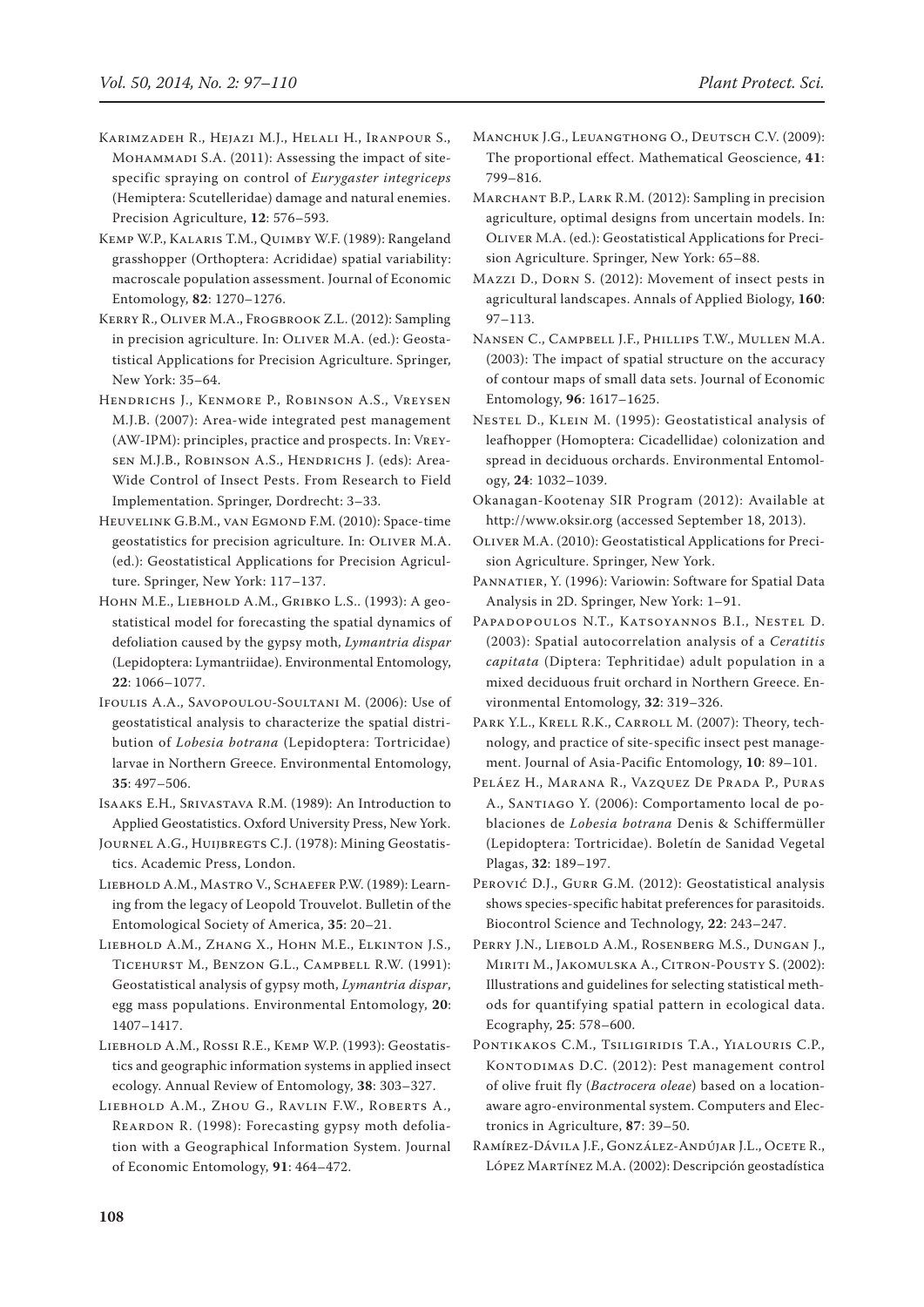de la distribución espacial de lod huevos del mosquito verde *Jacobiasca lybica* (Bergevin & Zanon) (Hemiptera, Cicadellidae) en viñedo: modelización y mapeo. Boletín de Sanidad Vegetal Plagas, **28**: 87–95.

- Ramírez-Dávila J.F., González-Andújar J.L., López Martínez M.A., Ocete R. (2005): Modelización y mapeo de la distribución de las ninfas del mosquito verde *Jacobiasca lybica* (Bergevin & Zanon) (Hemiptera, Cicadellidae) in viñedo. Boletín de Sanidad Vegetal Plagas, **31**: 119–132.
- Ramírez-Dávila J.F., Porcayo-Camargo E. (2008a): Spatial distribution and mapping of *Jacobiasca lybica* (Bergevin & Zanon) (Hemiptera, Cicadellidae) egg populations in irrigated sherry vineyards. Revista Chilena de Entomologia, **34**: 37–55.
- Ramírez-Dávila J.F., Porcayo-Camargo E. (2008b): Distribución espacial de las ninfas de *Jacobiasca lybica*  (Hemiptera, Cicadellidae) en un viñedo en Andalusia, España. Revista Colombiana de Entomologia, **34**: 169–175.
- Rhodes E.M., Liburd O.E., Grunwald S. (2011): Examining the spatial distribution of flower thrips in southern highbush blueberries by utilizing geostatistical methods. Environmental Entomology, **40**: 893–903.
- Ribes M., Bascuñana M., Avilla J. (1998): Estudio de la distribución espacial de *Cydia pomonella* (L.) y *Pandemis heparana* (Denis & Schiffermüller) en Torregrossa (Lleida) mediante métodos geostadísticos. Boletín de Sanidad Vegetal Plagas, **24**: 935–948.
- Rossi R.E., Mulla D.J., Journel A.G., Franz E.H. (1992): Geostatistical tools for modeling and interpreting ecological spatial dependence. Ecological Monographs, **62**: 277–314.
- Rossi R.E., Borth P.W., Tollefson J.J. (1993): Stochastic simulation for characterizing ecological spatial patterns and appraising risk. Ecological Applications, **3**: 719–735.
- SCHNEIDER D.C. (1994): Quantitative Ecology. Spatial and Temporal Scaling. Academic Press, San Diego.
- SCHOTZKO D.J., O'KEEFE L.E. (1989): Geostatistical description of the spatial distribution of *Lygus hesperus* (Heteroptera: Miridae) in lentils. Journal of Economic Entomology, **82**: 1277–1288.
- SCHOTZKO D.J., O'KEEFE L.E. (1990): Effect of sample placement on the geostatistical analysis of the spatial distribution of *Lygus hesperus* (Heteroptera: Miridae) in lentils. Journal of Economic Entomology, **83**: 1888–1900.
- SCIARRETTA A., TREMATERRA P. (2006): Geostatistical characterization of the spatial distribution of *Grapholita molesta* and *Anarsia lineatella* males in an agricultural landscape. Journal of Applied Entomology, **130**: 73–83.
- SCIARRETTA A., TREMATERRA P. (2009): Distribuzione spaziale e lotta di precisione ad alcuni fitofagi dannosi ai frutteti e alla vite. Notiziario sulla protezione delle piante – III Serie, No. 1: 7–17.
- SCIARRETTA A., TREMATERRA P. (2011): Statio-temporal distribution of *Ceratitis capitata* population in a heterogeneous landscape in Central Italy. Journal of Applied Entomology, **135**: 241–251.
- Sciarretta A., Trematerra P., Baumgärtner J. (2001): Geostatistical analysis of *Cydia funebrana* (Lepidoptera: Tortricidae) pheromone trap catches at two spatial scales. American Entomologist, **47**: 174–184.
- Sciarretta A., Zinni A., Trematerra P. (2011): Development of site-specific IPM against European grapevine moth *Lobesia botrana* (D. & S.) in vineyards. Crop Protection, **30**: 1469–1477.
- SCIARRETTA A., GIRMA M., TIKUBET G, BELAYEHUN L., Ballo S., Baumgärtner J. (2005): Development of an adaptive tsetse population management scheme for the Luke community, Ethiopia. Journal of Medical Entomology, **42**: 1006–1019.
- SCIARRETTA A., ZINNI A., MAZZOCCHETTI A., TREMAterra P. (2008): Spatial analysis of *Lobesia botrana* (Lepidoptera: Tortricidae) male population in a Mediterranean agricultural landscape in central Italy. Environmental Entomology, **37**: 382–390.
- Sharov A.A. (1997): Quantitative Population Ecology. [On-line lectures.] Available at http://home.comcast. net/~sharov/PopEcol/ (accessed April 10, 2013).
- Sharov A.A., Roberts E.A., Ravlin F.W., Liebhold A.M. (1995): Gypsy moth (Lepidoptera: Lymantriidae) spread in the Central Appalachians: Three methods for species boundary estimation. Environmental Entomology, **24**: 1529–1538.
- Smith J., Su N.-Y., Escobar R.N. (2006): An areawide population management project for the invasive eastern subterranean termite (Isoptera: Rhinotermitidae) in a low-income community in Santiago, Chile. American Entomologist, **52**: 253–260.
- Thompson S.K. (1990): Adaptive cluster sampling. Journal of the American Statistical Association, **85**: 1050–1059.
- Tobin P.C., Sharov A.A., Liebhold A.A., Leonard D.S., Roberts A.E., Learn M.R. (2004): Management of the Gypsy Moth through a decision algorithm under the STS project. American Entomologist, **50**: 200–209.
- Tobin P.C., Liebhold A.M., Roberts E.A. (2007): Comparison of mehods for estimating the spread of a non-indigenous species. Journal of Biogeography, **34**: 305–312.
- Trematerra P., Gentile P., Sciarretta A. (2004): Spatial analysis of pheromone trap catches of Codling moth (*Cydia pomonella*) in two heterogeneous agro-ecosystems, using geostatistical techniques. Phytoparasitica, **32**: 325–341.
- TREMATERRA P., SCIARRETTA A. (2005): Activity of the kairomone ethyl (*E,Z*)-2,4-decadienoate in the monitoring of *Cydia pomonella* (L.) during the second annual flight. Redia, **88**: 57–62.